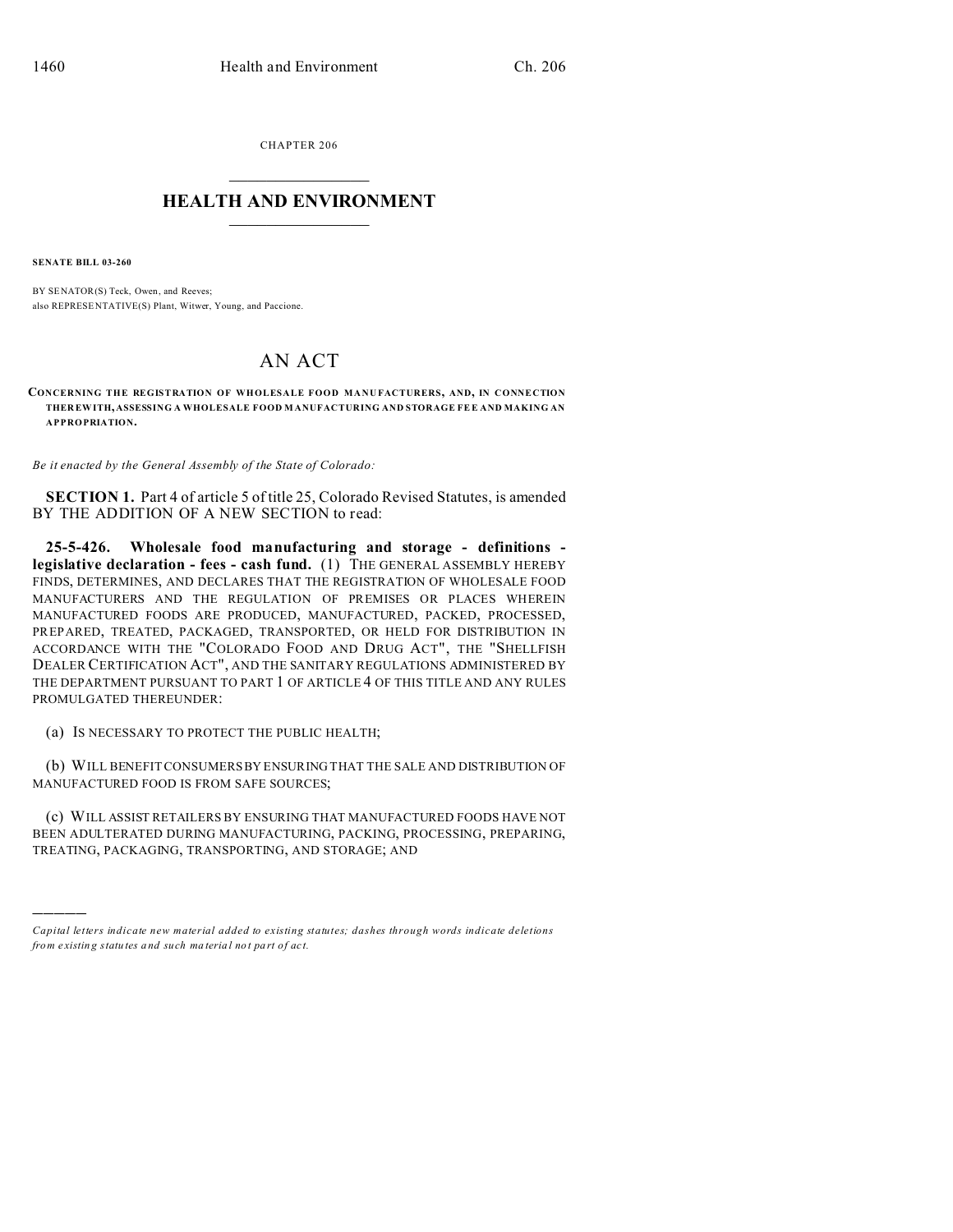(d) WILL CONTRIBUTE TO THE ECONOMIC HEALTH OF THE STATE BY ASSURING THAT COLORADO WHOLESALE FOOD MANUFACTURERS ARE PERMITTED TO SHIP THEIR PRODUCT IN INTERSTATE COMMERCE.

(2) AS USED IN THIS SECTION:

(a) "DIETARY INGREDIENT" MEANS ONE OR ANY COMBINATION OF A VITAMIN, MINERAL, HERB OR OTHER BOTANICAL, AMINO ACID, AND A SUBSTANCE SUCH AS AN ENZYME, ORGAN TISSUE, GLANDULAR, OR METABOLITE.

(b) "DIETARY SUPPLEMENT" MEANS A PRODUCT TAKEN BY MOUTH THAT CONTAINS A DIETARY INGREDIENT OR A NEW DIETARY INGREDIENT INTENDED TO SUPPLEMENT THE DIET.

(c) "MEDIUM TO LARGE WHOLESALE FOOD MANUFACTURER OR STORAGE FACILITY" MEANS A WHOLESALE FOOD MANUFACTURER OR STORAGE FACILITY WITH GROSS ANNUAL SALES OF FIFTY THOUSAND ONE DOLLARS OR MORE.

(d) "NEW DIETARY INGREDIENT" MEANS A DIETARY INGREDIENT THAT WAS NOT SOLD IN THE UNITED STATES AS A DIETARY SUPPLEMENT BEFORE OCTOBER 15, 1994.

(e) "SMALL WHOLESALE FOOD MANUFACTURER OR STORAGE FACILITY" MEANS A WHOLESALE FOOD MANUFACTURER OR STORAGE FACILITY WITH GROSS ANNUAL SALES OF FIFTY THOUSAND DOLLARS OR LESS.

(f) "WHOLESALE FOOD MANUFACTURER" AND "STORAGE FACILITY" MEAN A FACILITY THAT MANUFACTURERS, PRODUCES, PACKS, PROCESSES, TREATS, PACKAGES, TRANSPORTS, OR HOLDS HUMAN FOOD, INCLUDING DIETARY SUPPLEMENTS. THESE TERMS INCLUDE, WITHOUT LIMITATION, ANY REPACKER, RESHIPPER, SHELL STOCK SHIPPER, AND SHUCKER-PACKER, AS DEFINED IN SECTION 25-4-1803 (8), (9), (12), AND (13), RESPECTIVELY.

(3) THE DEPARTMENT HAS THE FOLLOWING POWERS AND DUTIES:

(a) TO GRANT OR REFUSE TO GRANT REGISTRATION PURSUANT TO SUBSECTION (4) OF THIS SECTION AND TO GRANT OR REFUSE TO GRANT THE ANNUAL RENEWAL OF A REGISTRATION;

(b) TO DENY, SUSPEND, OR REVOKE A REGISTRATION;

(c) TO ISSUE A CERTIFICATE OF FREE SALE; AND

(d) TO REVIEW ANY RECORDS OF A WHOLESALE FOOD MANUFACTURER OR STORAGE FACILITY NECESSARY TO VERIFY COMPLIANCE WITH THE PROVISIONS OF THIS SECTION.

(4) (a) BEGINNING JULY 1, 2003, AND ON OR BEFORE JULY 1 OF EACH YEAR THEREAFTER, THE OWNER OF ANY WHOLESALE FOOD MANUFACTURING OR STORAGE FACILITY SHALL REGISTER SUCH FACILITY WITH THE DEPARTMENT. THE REGISTRATION OF EACH WHOLESALE FOOD MANUFACTURING OR STORAGE FACILITY SHALL BE ACCOMPANIED BY AN ANNUAL REGISTRATION FEE AS SET FORTH IN PARAGRAPH (b) OF THIS SUBSECTION (4). SUCH REGISTRATION SHALL BE VALID FOR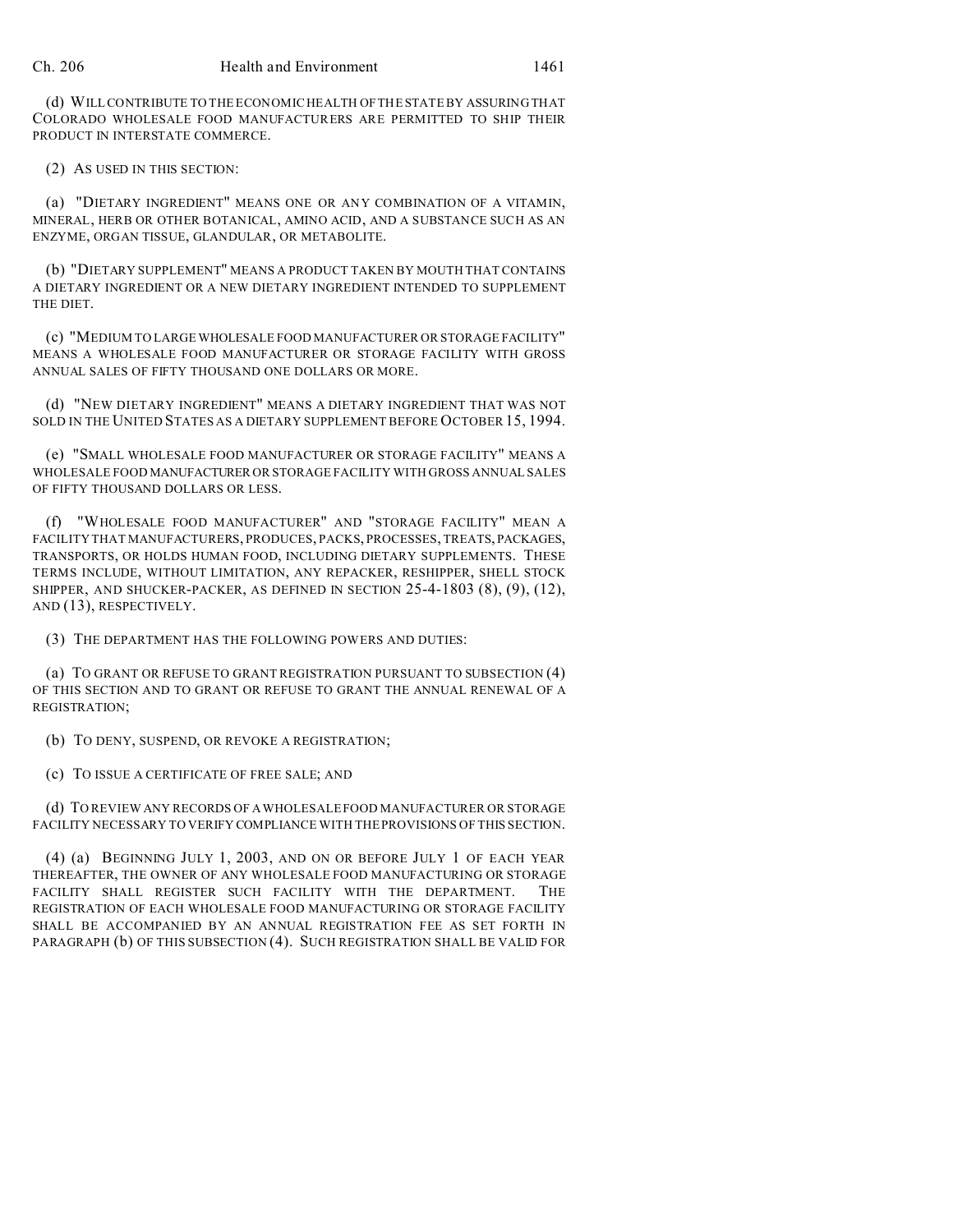ONE YEAR OR FOR THE PORTION OF THE FISCAL YEAR THAT REMAINS IF A REGISTRATION IS GRANTED AFTER JULY 1 OF ANY FISCAL YEAR. IF A REGISTRATION IS VALID FOR ONLY A PORTION OF A FISCAL YEAR, THERE SHALL BE NO REDUCTION OF ANY FEE REQUIRED BY THIS SECTION. EACH REGISTRATION SHALL EXPIRE ON JUNE 30 OF THE STATE FISCAL YEAR IN WHICH THE REGISTRATION IS GRANTED.

(b) (I) UPON REGISTRATION OF A SMALL WHOLESALE FOOD MANUFACTURER OR STORAGE FACILITY, THE DEPARTMENT SHALL COLLECT A FEE OF ONE HUNDRED SEVENTY-FIVE DOLLARS.

(II) UPON REGISTRATION OF A MEDIUM TO LARGE WHOLESALE FOOD MANUFACTURER OR STORAGE FACILITY, THE DEPARTMENT SHALL COLLECT A FEE OF TWO HUNDRED FORTY-FIVE DOLLARS.

(III) THE DEPARTMENT SHALL COLLECT A FEE OF THREE HUNDRED DOLLARS FOR THE ISSUANCE OF A CERTIFICATE OF FREE SALE.

(5) FEES COLLECTED BY THE DEPARTMENT PURSUANT TO SUBSECTION (4) OF THIS SECTION SHALL BE TRANSMITTED TO THE STATE TREASURER, WHO SHALL CREDIT SUCH FEES TO THE WHOLESALE FOOD MANUFACTURING AND STORAGE PROTECTION CASH FUND, WHICH IS HEREBY CREATED IN THE STATE TREASURY. THE GENERAL ASSEMBLY SHALL ANNUALLY APPROPRIATE THE MONEYS IN SUCH FUND TO THE DEPARTMENT FOR THE PAYMENT OF EXPENSES NECESSARY FOR THE ADMINISTRATION OF THIS SECTION. ANY UNEXPENDED AND UNENCUMBERED MONEYS REMAINING IN THE FUND AT THE END OF ANY FISCAL YEAR SHALL REMAIN IN THE FUND AND SHALL NOT REVERT TO THE GENERAL FUND OR ANY OTHER FUND.

**SECTION 2.** 25-4-1806 (8), Colorado Revised Statutes, is amended to read:

**25-4-1806. Shellfish dealers - certificate required - application - fees.** (8) All fees collected pursuant to this section shall be transmitted to the state treasurer, who shall credit the same to the WHOLESALE food MANUFACTURING AND STORAGE protection cash fund created in section 25-4-1605 SECTION 25-5-426.

**SECTION 3. Appropriation - adjustments in 2003 long bill.** (1) For the implementation of this act, appropriations made in the annual general appropriation act for the fiscal year beginning July 1, 2003, shall be adjusted as follows:

(a) The general fund appropriation to the department of public health and environment, consumer protection division, is decreased by one hundred sixty thousand nine hundred six dollars (\$160,906).

The cash fund appropriation to the department of public health and environment, consumer protection division, is increased by one hundred ninety-six thousand seven hundred eighty-eight dollars (\$196,788). Such sum shall be from the wholesale food manufacturing and storage protection cash fund created in section 25-5-426, Colorado Revised Statutes.